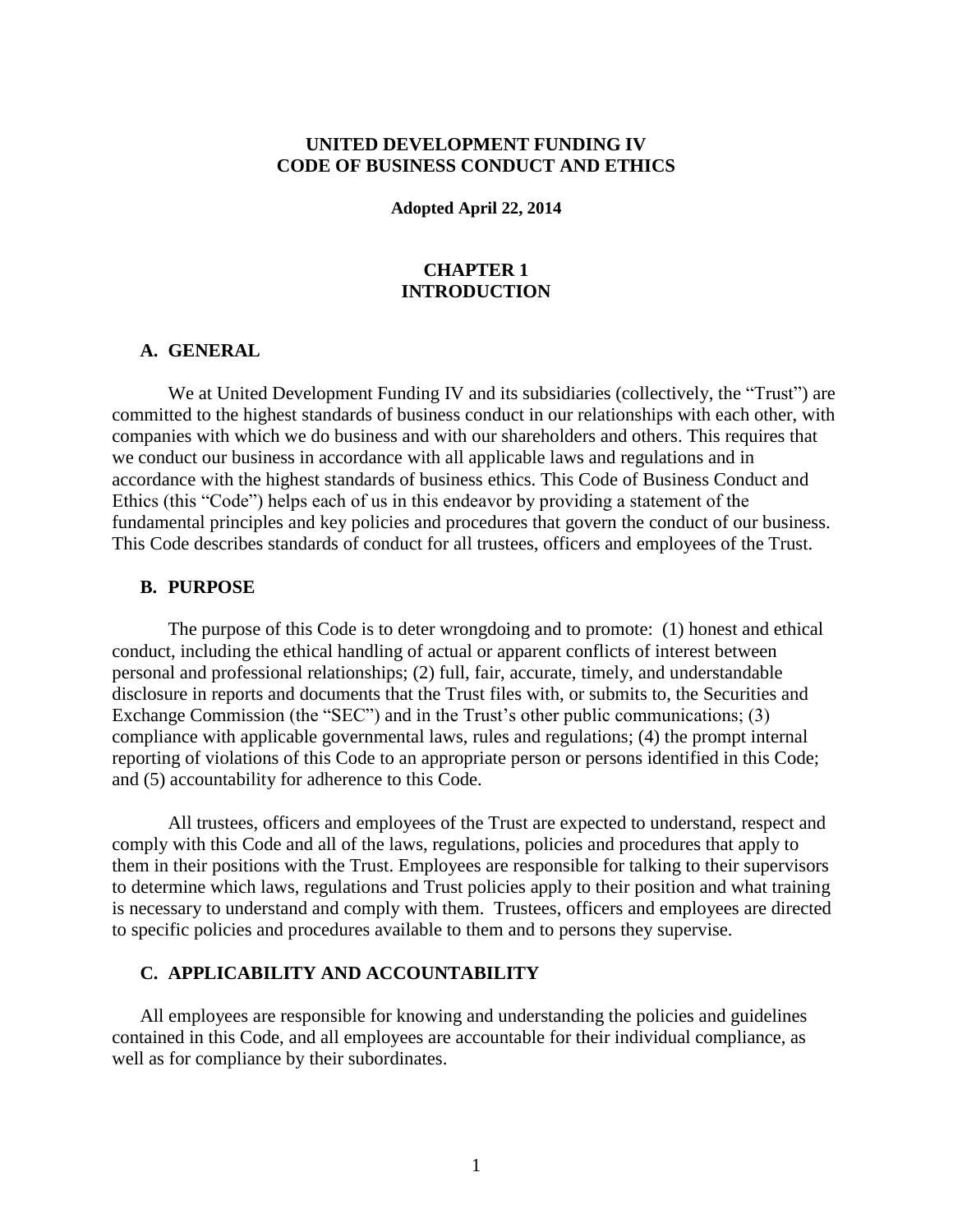## **CHAPTER 2 CONFLICTS POLICY**

### **A. CONFLICTS OF INTEREST**

All trustees, officers and employees of the Trust should avoid any action or interest that conflicts with, or gives the appearance of a conflict with, the Trust's interests. A "conflict of interest" exists whenever an individual's private interests interfere or conflict in any way (or even appear to interfere or conflict) with the interests of the Trust. A conflict situation can arise when an employee, officer or trustee takes actions or has interests that may make it difficult to perform his or her work for the Trust objectively and effectively. Conflicts of interest may also arise when a trustee, officer or employee or a member of his or her family receives improper personal benefits as a result of his or her position with the Trust, whether from a third party or from the Trust.

Sometimes, conflicts of interest will develop accidentally or unexpectedly, and the appearance of a conflict of interest can also easily arise. If an employee, officer or trustee has a conflict, actual or potential, the employee, officer or trustee should report such conflict to higher levels of management, the board of trustees, the Chief Executive Officer, the Chief Operating Officer or the General Counsel. Conflicts of interest may not always be clear-cut, so if a question arises, employees, officers or trustees should consult with higher levels of management, the board of trustees, the Chief Executive Officer, the Chief Operating Officer or the General Counsel.

Any employee, officer or trustee that becomes aware of a conflict or potential conflict should bring it to the attention of higher levels of management, the board of trustees, the Chief Executive Officer, the Chief Operating Officer or the General Counsel. Such communications will be kept confidential to the extent feasible.

#### **B. CORPORATE OPPORTUNITIES**

Trustees, officers and employees are prohibited from (a) taking for themselves corporate opportunities that properly belong to the Trust or are discovered through the use of the Trust's property, information or position; (b) using the Trust's property, information or position for personal gain; and (c) competing with the Trust. Trustees, officers and employees owe a duty to the Trust to advance its legitimate interests when the opportunity to do so arises.

#### **C. BUSINESS CONFLICTS**

The Trust seeks to outperform its competition fairly and honestly. The Trust seeks competitive advantages through superior performance, never through unethical or illegal business practices. Stealing proprietary information, possessing or utilizing trade secret information that was obtained without the owner's consent or inducing such disclosures by past or present employees of other companies is prohibited.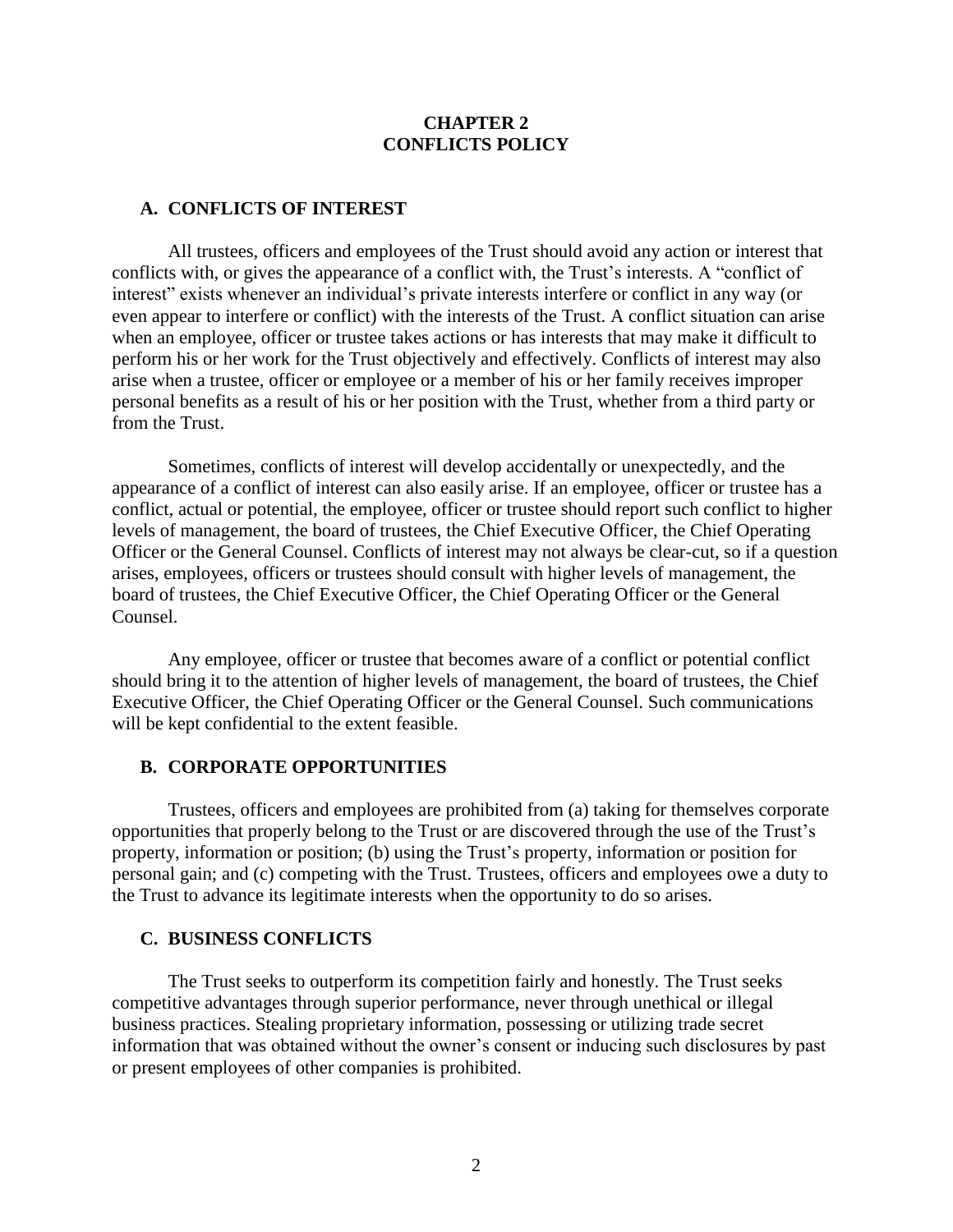Each trustee, officer and employee is expected to deal fairly with the Trust's customers, suppliers, tenants, brokers, competitors, officers and employees. No one should take unfair advantage of anyone through manipulation, concealment, abuse of privileged information, misrepresentation of material facts or any other unfair dealing.

The purpose of business entertainment and gifts in a commercial setting is to create goodwill and sound working relationships, not to gain unfair advantage with customers. No gift or entertainment should ever be offered, given, provided or accepted by any trustee, officer or employee of the Trust unless: (1) it is not a cash gift, (2) it is consistent with customary business practices, (3) there was a prior social relationship between the parties, (4) it is nominal in value, (5) the gift cannot be construed as a bribe or payoff and (6) it does not violate any laws or regulations. No tickets to events should be offered, given, provided or accepted by any trustee, officer or employee of the Trust unless the party providing the tickets is present at such event or the tickets have been pre-approved by the Chief Executive Officer, Chief Operating Officer and/or General Counsel. Any gifts that are substantial in nature (i.e., with a value of \$250 or more, or of relative scarcity, including but not limited to, gifts of tickets to major sporting or cultural events) must be pre-approved by the Chief Executive Officer, Chief Operating Officer and/or General Counsel. Please discuss with the Chief Executive Officer, Chief Operating Officer and/or General Counsel any gifts or proposed gifts which you are not certain are appropriate.

#### **CHAPTER 3 USE OF TRUST RESOURCES**

#### **A. PROTECTION AND PROPER USE OF TRUST ASSETS**

All employees should endeavor to protect the Trust's assets and ensure their efficient use. Theft, carelessness, and waste have a direct impact on the Trust's profitability. Any suspected incident of fraud or theft should be immediately reported for investigation. Trust equipment should not be used for non-Trust business, though incidental personal use may be permitted.

The obligation of employees to protect the Trust's assets includes its proprietary information. Proprietary information includes intellectual property such as trademarks and copyrights, as well as business, marketing and service plans, databases, records, salary information and any unpublished financial data and reports. Unauthorized use or distribution of this information would violate Trust policy. It could also be illegal and result in civil or even criminal penalties.

#### **B. CONFIDENTIALITY**

Employees, officers and trustees of the Trust must maintain the confidentiality of information entrusted to them by the Trust, our suppliers, our business partners and prospective business partners, except when disclosure is either expressly authorized by the Trust or required by law. Confidential information includes all non-public information, including information that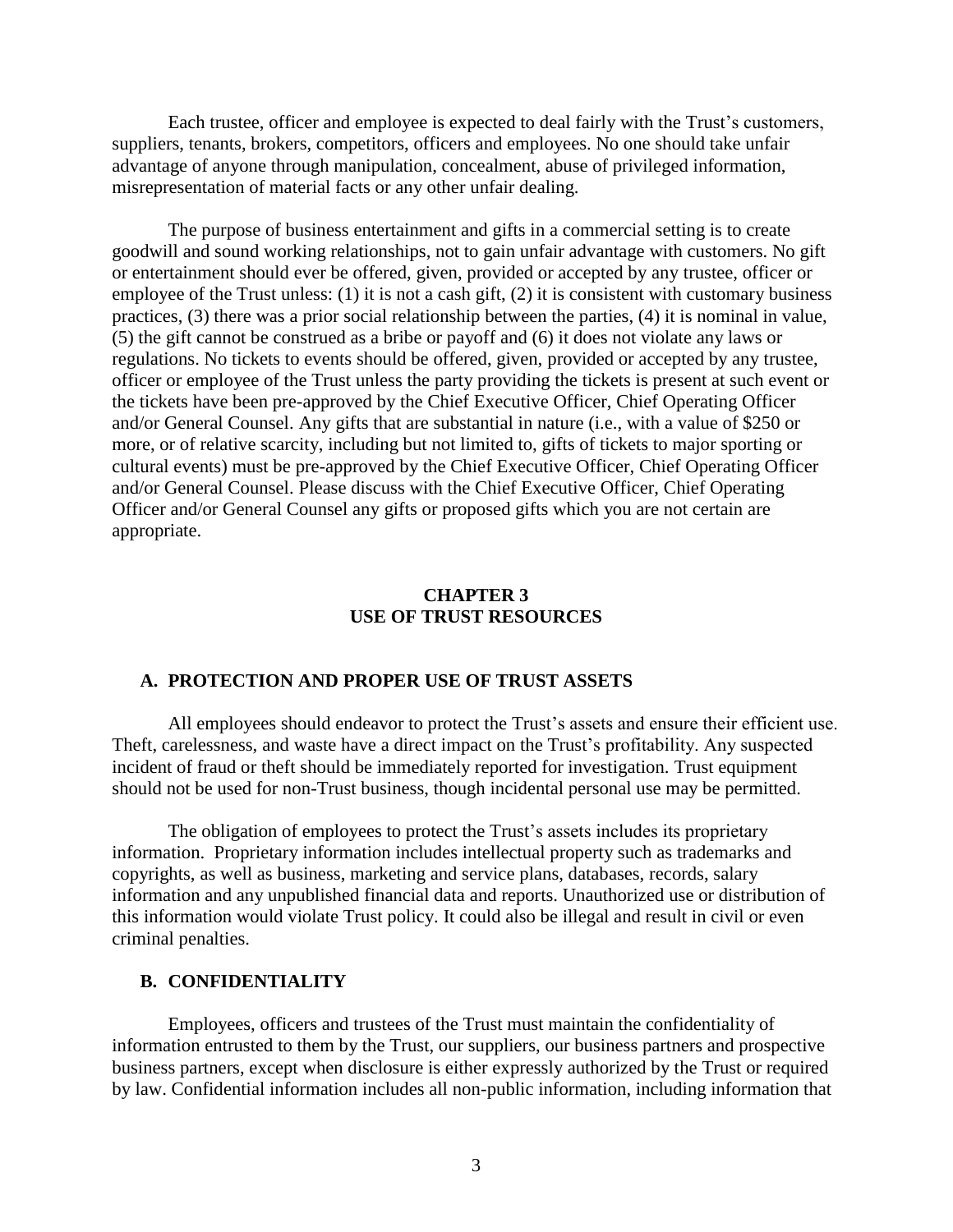might be of use to competitors, or harmful to the Trust or its suppliers, business partners and prospective business partners, if disclosed. It also includes information that suppliers, business partners and prospective business partners have entrusted to us. The Trust expects that each employee, officer and trustee will preserve all such confidential information even after his or her employment or relationship with the Trust ends. In some cases, disclosure of any such confidential information, even after termination of employment or other relationship, may result in civil liability to the individual. All employees, officers and trustees must, upon termination of employment or relationship with the Trust, return all confidential information to the Trust, including originals and copies, whether in electronic or hard copy.

#### **C. PUBLIC TRUST REPORTING**

As a public Trust, it is of critical importance that the Trust's filings with the SEC be accurate, timely and in accordance with all applicable laws and regulations. Depending on their position with the Trust, an employee, officer or trustee may be called upon to provide necessary information to assure that the Trust's public reports are complete, fair and understandable. The Trust expects employees, officers and trustees to take this responsibility very seriously and to provide prompt accurate answers to inquiries related to the Trust's public disclosure requirements. However, no employee, officer or trustee of the Trust should respond to inquiries regarding, or otherwise communicate to any outside party, results, forecasts or trends without the prior approval of the Chief Executive Officer, Chief Operating Officer and/or General Counsel.

#### **D. FINANCIAL STATEMENTS AND OTHER RECORDS**

All of the Trust's books, records, accounts and financial statements must be maintained in reasonable detail, must appropriately reflect the Trust's transactions and must both conform to applicable legal requirements and to the Trust's system of internal controls. Unrecorded or "off the books" funds or assets should not be maintained unless permitted by applicable law or regulation. Records should always be retained or destroyed according to the Trust's record retention policies. In accordance with those policies, in the event of litigation or governmental investigation, please consult the board of trustees.

# **CHAPTER 4 COMPLIANCE WITH LAWS, RULES AND REGULATIONS**

#### **A. LAWS, RULES AND REGULATIONS**

The Trust conducts its business in strict compliance with all applicable laws, rules and regulations, including but not limited to antitrust laws, insider trading laws and laws and regulations relating to recordkeeping and internal controls. The Trust promotes full, fair, accurate, timely and understandable disclosure in reports and documents that the Trust files with, or submits to, the Securities and Exchange Commission and in other public communications made by the Trust. All employees and trustees involved in the Trust's disclosure process, including the senior financial officers, are responsible for acting in furtherance of this policy. In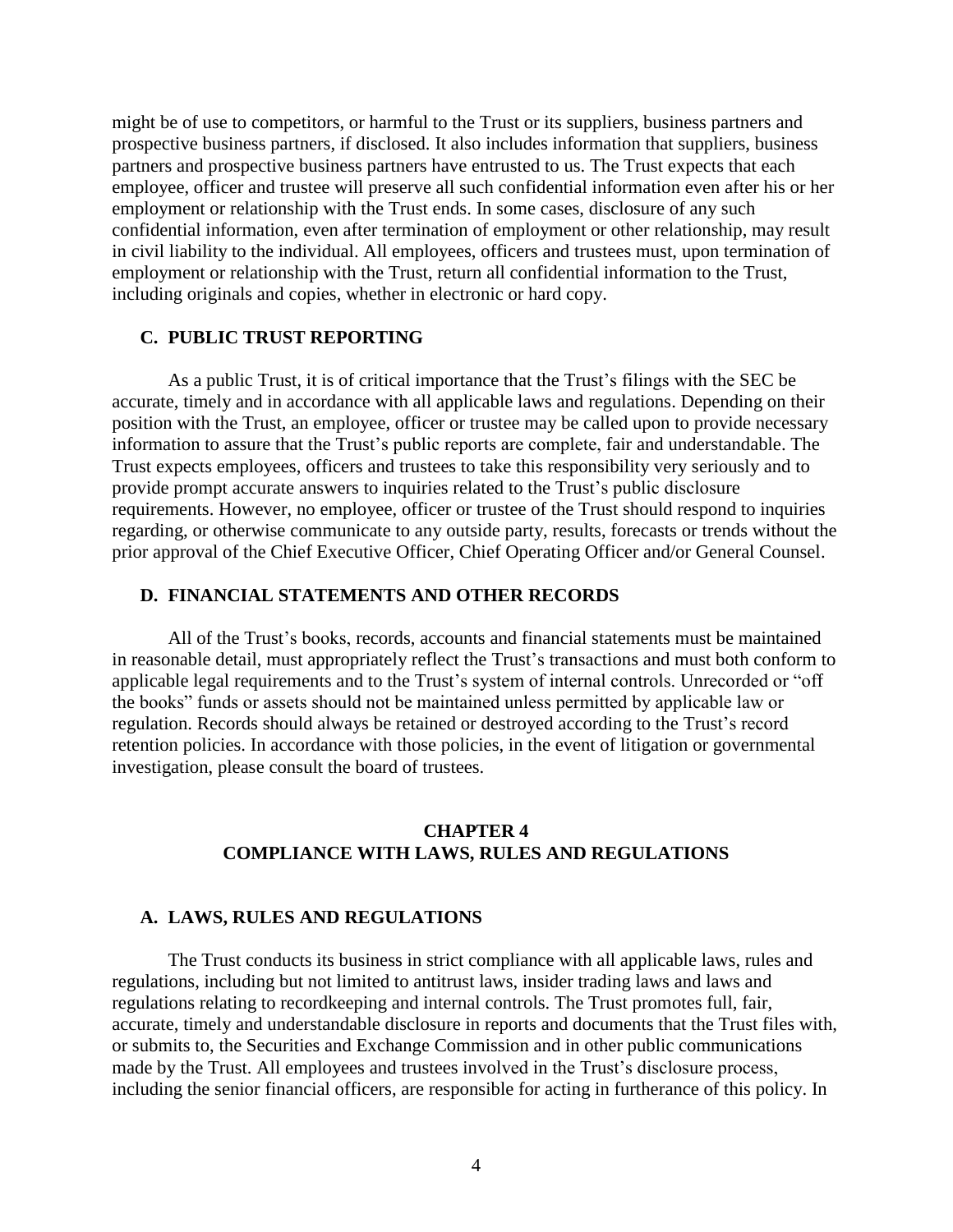particular, these individuals are required to maintain familiarity with the disclosure requirements applicable to the Trust and are prohibited from knowingly misrepresenting, omitting or causing others to misrepresent or omit, material facts about the Trust to others, whether within or outside of the Trust, including the Trust's independent auditors. In addition, any officer or trustee who has a supervisory role in the Trust's disclosure process has an obligation to discharge his or her responsibilities diligently. Trust policy also prohibits employees having any discussion, communication, agreement or understanding with any competitor concerning bidding rates, pricing policy, terms or conditions of contracts, territorial markets, labor and other costs or the like. Any understanding or agreement with another person to refrain from doing business with an investor or supplier or otherwise engage in market collusion is against Trust policy.

## **B. INSIDER TRADING**

No trustee, officer or employee who has access to confidential information may use or share that information for stock trading purposes or for any other purpose except the conduct of our business. All non-public information about the Trust should be considered confidential information. To use nonpublic information for personal financial benefit or to "tip" others who might make an investment decision on the basis of this information is not only unethical but also illegal. Other than for sales or acquisitions that occur under an automatic investment plan, such as a distribution reinvestment plan or a Trust-approved Rule 10b5-1 plan, you must have any sales or acquisitions of the Trust's securities pre-approved by the Trust's Chief Executive Officer, Chief Operating Officer and/or General Counsel. If you have any questions, please consult the Trust's Chief Executive Officer, Chief Operating Officer and/or General Counsel.

# **C. POLITICAL CONTRIBUTIONS AND OTHER POLITICAL ACTIVITIES**

Laws of certain jurisdictions prohibit the use of Trust funds, assets, services or facilities on behalf of a political party or candidate. Payments of corporate funds to any political party, candidate or campaign may be made only if permitted under applicable law and approved in writing and in advance by the Chief Executive Officer, Chief Operating Officer and/or General Counsel.

Work time may be considered the equivalent of a contribution by the Trust. Therefore, employees will not be paid by the Trust for any time spent running for public office, serving as an elected official or campaigning for a political candidate. Nor will the Trust compensate or reimburse them, in any form, for a political contribution that they intend to make or have made.

### **D. GOVERNMENT INVESTIGATIONS**

It is Trust policy to cooperate fully with governmental authorities in the proper performance of their functions, consistent with the safeguards that the law has established for the benefit of persons under investigation.

In the event of a government investigation, the Chief Executive Officer, Chief Operating Officer and/or General Counsel should be advised of the contacts immediately and, if possible, prior to supplying any information to the authorities. When notifying the Chief Executive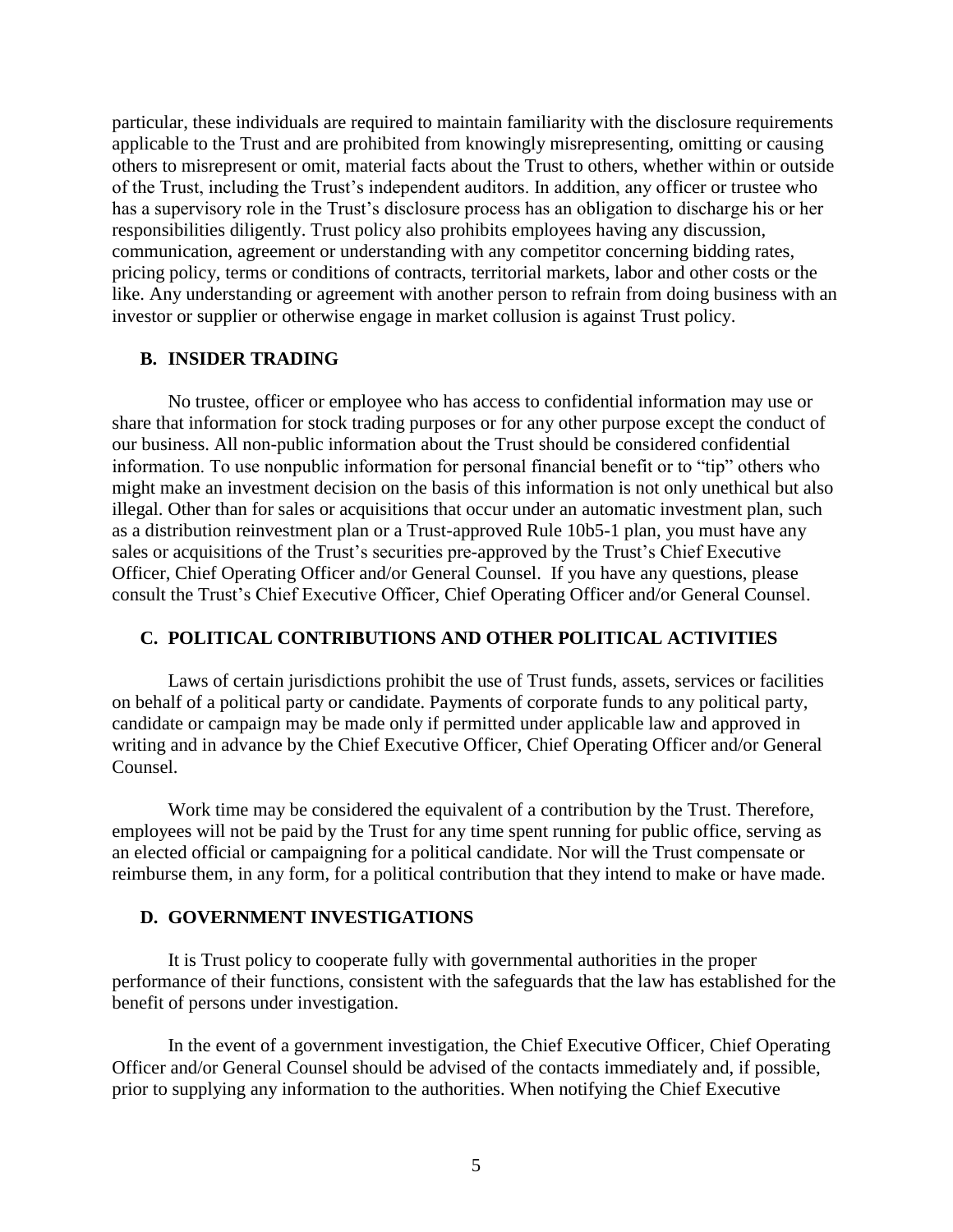Officer, Chief Operating Officer and/or General Counsel, please try to report the name(s) of the officials and their government agency, along with the information they are requesting and, if disclosed, the nature of the investigation.

It is extremely important that, in all instances, employees be truthful and accurate in all statements and information given to regulatory and law enforcement officials. For the avoidance of doubt, employees should never destroy or alter documents in connection with a pending or contemplated investigation, lie or make misleading statements or attempt to cause any other Trust employee to do the same. Trust policy and the law protect employees from retaliatory action for good faith activities in assisting investigations by government authorities.

# **E. PAYMENT TO GOVERNMENT PERSONNEL**

The U.S. Foreign Corrupt Practices Act prohibits giving anything of value, directly or indirectly, to officials of foreign governments or foreign political candidates in order to obtain or retain business. It is strictly prohibited to make illegal payments to government officials of any country.

In addition, the U.S. government has a number of laws and regulations regarding business gratuities which may be accepted by U.S. government personnel. The promise, offer or delivery to an official or employee of the U.S. government of a gift, favor or other gratuity in violation of these rules would not only violate Trust policy but could also be a criminal offense. State and local governments, as well as foreign governments, may have similar rules. The Chief Executive Officer, Chief Operating Officer and/or General Counsel can provide guidance to you in this area.

# **F. IMPROPER INFLUENCE ON CONDUCT OF AUDITS**

None of the officers or trustees of the Trust or any other person acting under the direction thereof, may take any action to fraudulently influence, coerce, manipulate, or mislead any independent public or certified accountant engaged in the performance of an audit of the Trust's financial statements for the purpose of rendering such financial statements materially misleading.

# **CHAPTER 5 ADMINISTRATIVE PROVISIONS AND ENFORCEMENT**

#### **A. RESOURCES**

This Code cannot provide definitive answers to all questions. If you have questions regarding any of the policies discussed in this Code, or if you are in doubt about the best course of action in a particular situation, you should seek guidance from your supervisor, the Chief Executive Officer, Chief Operating Officer and/or General Counsel. Copies of this Code are available from the Chief Executive Officer, Chief Operating Officer and/or General Counsel. A statement acknowledging compliance with this Code must be signed by all employees.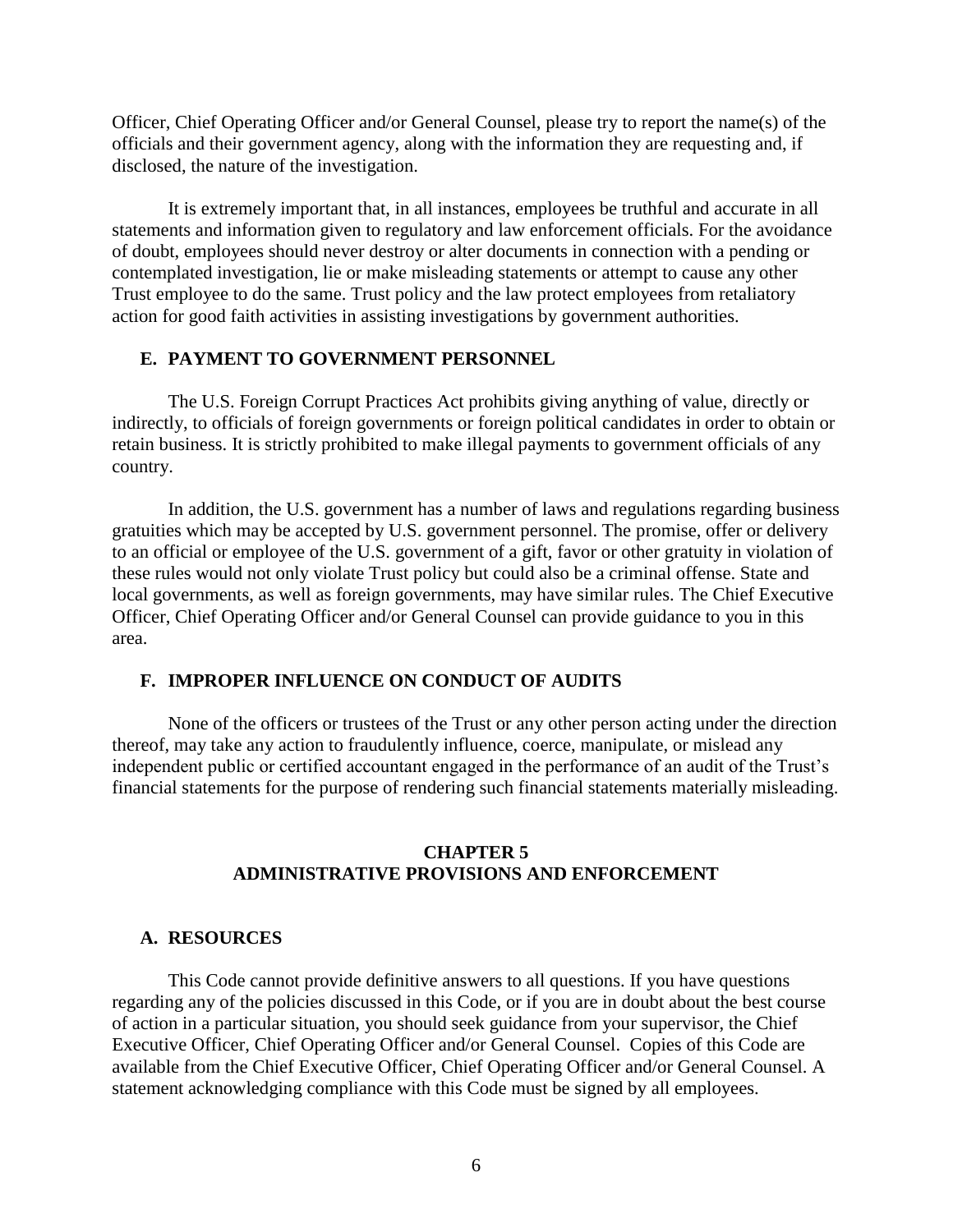#### **B. "WHISTLEBLOWER" REPORTING AND AUDITING**

All employees should be alert and sensitive to situations that could result in actions by themselves, other employees or third parties that might violate the standards of conduct set forth in this Code or applicable laws. Any employee who knows or believes that another employee or agent of the Trust has engaged in or is contemplating or engaging in improper conduct contrary to Trust policy or in any illegal activity is encouraged to report such information to the Chief Executive Officer, Chief Operating Officer and/or General Counsel. Additionally, the Trust may designate a third-party hotline provider to which information about suspected violations of this Code or any other Trust policy may be reported.

Any employee who has information about suspected improper accounting or auditing matters should bring such information to the attention of a member of the Trust's Audit Committee directly by contacting or submitting a report to any member of the Audit Committee at the contact information that the Trust will distribute periodically.

If an employee is not comfortable revealing his or her identity when making a report, the employee can also make an anonymous report to the hotline, the Chief Executive Officer, Chief Operating Officer and/or General Counsel. All communications pursuant to this paragraph shall be confidentially processed except under circumstances where enforcement action is required.

### **C. REPORTING PROCEDURES**

Employees should follow the reporting procedures established by this Code and should refrain from reporting such activities outside of such procedures. Employees must keep in mind the serious nature of any accusation of violation of this Code and/or law and any such report must be made in good faith and believed to be true. An employee who is incorrectly or falsely accused of violation of this Code or of law may suffer significant personal damage for which the reporting party and the Trust may become liable.

# **D. INVESTIGATIONS OF SUSPECTED VIOLATIONS**

All reported violations will be promptly investigated and treated confidentially to the greatest extent possible. It is imperative that reporting persons not conduct their own preliminary investigations. Investigations of alleged violations may involve complex legal issues, and acting on your own may compromise the integrity of an investigation and adversely affect both you and the Trust.

# **E. NON-RETALIATION POLICY**

Trust policy prohibits any form of retaliation for good faith reporting of suspected violations of this Code or any other Trust policy. The Trust will take appropriate disciplinary action against any employee who directly or indirectly retaliates against an employee who reports a suspected violation of Trust policy. Although an employee will not be subject to any disciplinary or retaliatory action for filing a good faith report of a suspected or potential violation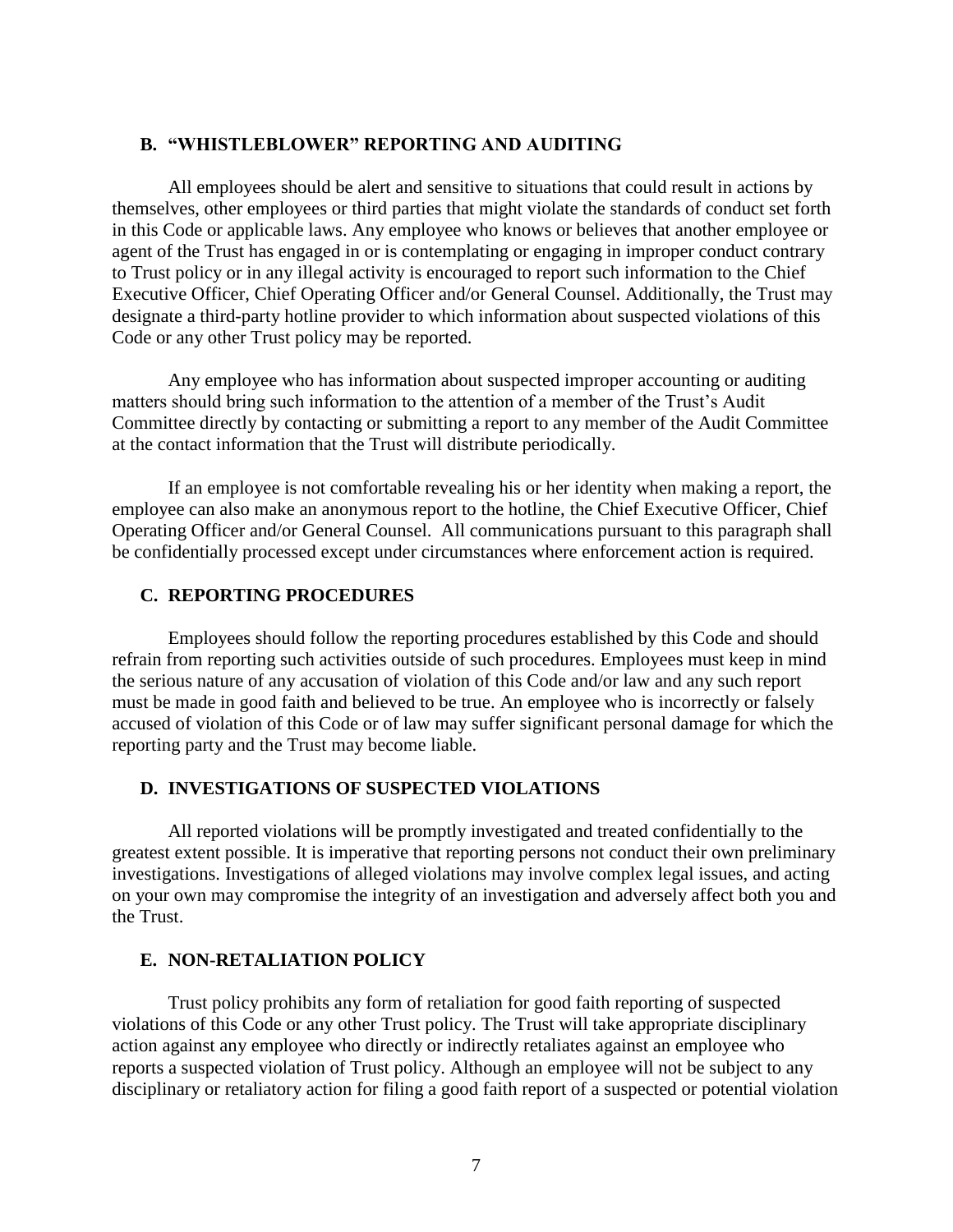of this Code, the filing of a known false or malicious report will not be tolerated. Anyone participating in the filing of such a report will be subject to appropriate disciplinary action.

# **F. COMPLIANCE AND ENFORCEMENT**

Compliance with the provisions and requirements of this Code will be monitored and evaluated by the Chief Executive Officer, Chief Operating Officer and/or General Counsel as such persons deem appropriate for the circumstances. The principles set forth in this Code will be enforced at all levels, fairly and without prejudice. Employees who violate this Code will be subject to disciplinary action, ranging from a reprimand to dismissal and possible civil action or criminal prosecution.

# **G. WAIVERS OF THIS CODE**

The Trust will waive application of the policies set forth in this Code only where circumstances warrant granting a waiver. Waivers of this Code for trustees or executive officers may be made only by the board of trustees and must be promptly disclosed as required by applicable law, regulation or listing standards. Waivers of this Code for other employees may be made by the Chief Executive Officer, Chief Operating Officer and/or General Counsel and only upon each such employee making full disclosure in advance of the initiation or continuation of the conduct in question.

# **H. IMPLEMENTATION**

This Code is being distributed to all employees and is effective immediately. This Code is a statement of the fundamental principles and key policies and procedures that govern the conduct of the Trust's business. It is not intended to and does not create any rights in any officer, employee, supplier, competitor, shareholder or any other person or entity.

# **I. CHANGES AND AMENDMENTS**

The Trust reserves the right to change or amend any provisions of this Code as it may deem appropriate from time to time. All employees will be notified in writing by the Trust whenever changes or amendments are implemented.